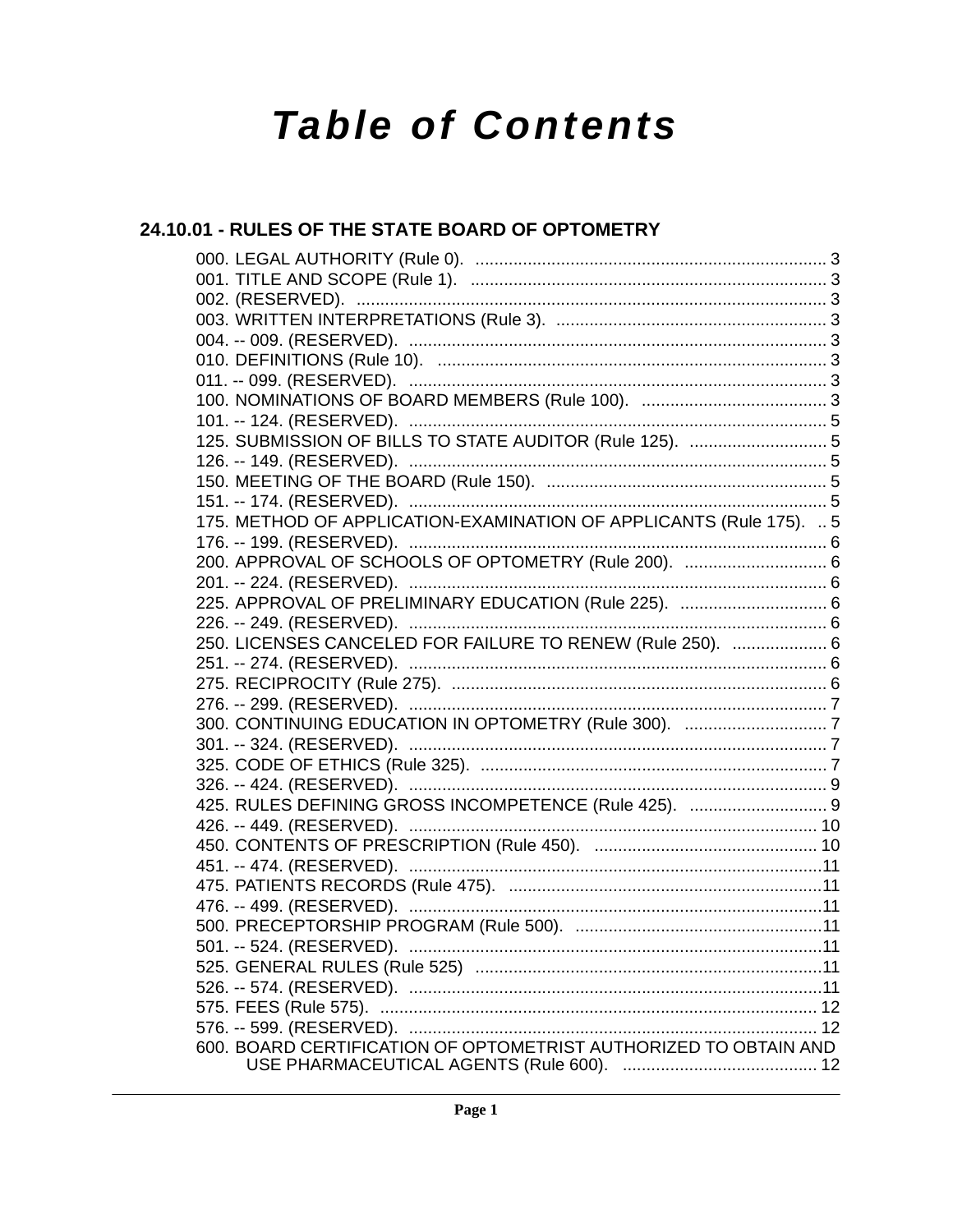*Table of Contents (cont'd)*

| 625. RULE MAKING HISTORY PRIOR TO JULY, 1993 (Rule 625).  13 |  |
|--------------------------------------------------------------|--|
| 626. -- 999. (RESERVED). ………………………………………………………………………… 14     |  |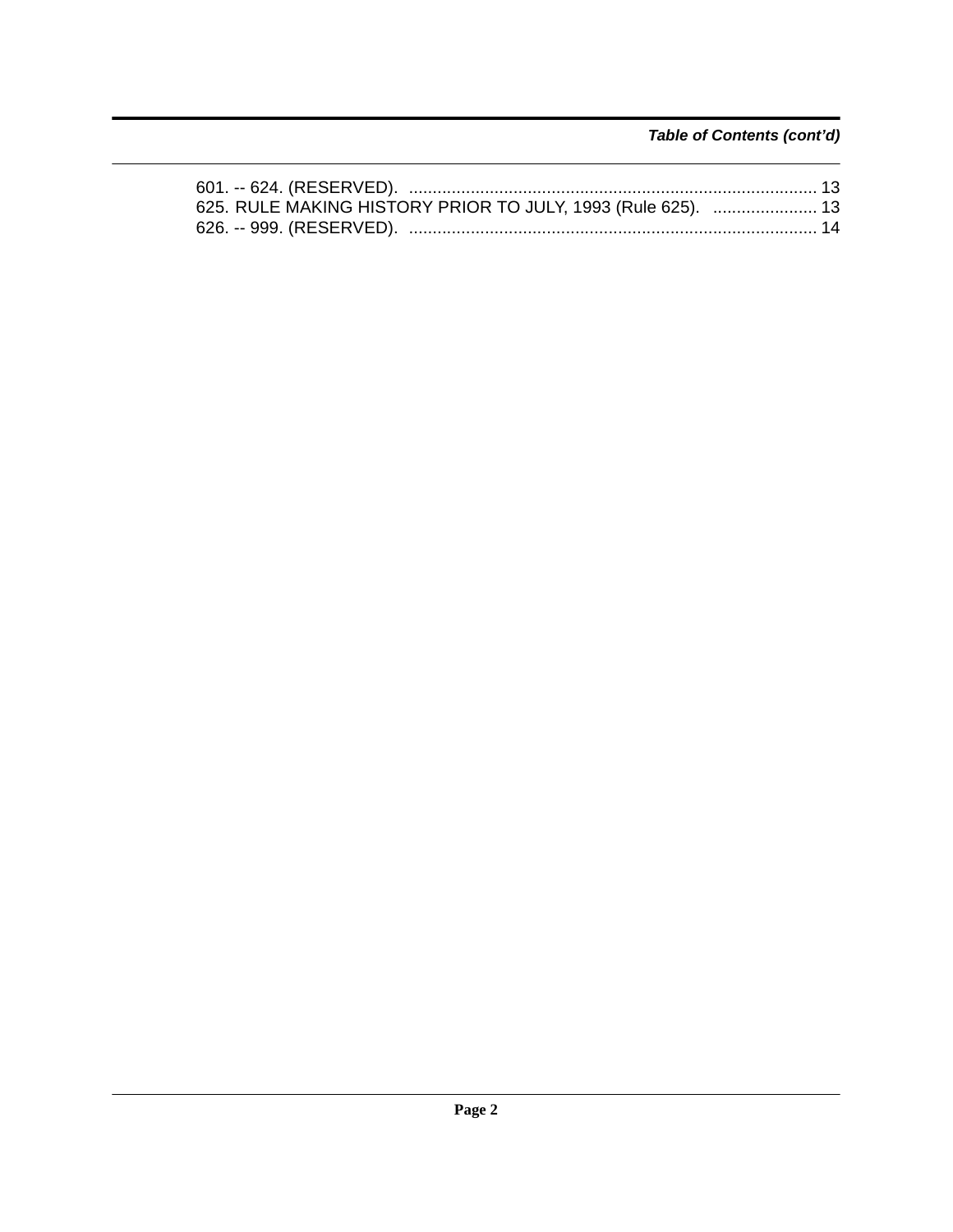#### **IDAPA 24 TITLE 10 Chapter 01**

#### **24.10.01 - RULES OF THE STATE BOARD OF OPTOMETRY**

#### <span id="page-2-1"></span><span id="page-2-0"></span>**000. LEGAL AUTHORITY (Rule 0).**

These rules are hereby prescribed and established pursuant to the authority vested in the State Board of Optometry by the provisions of Section 54-1509, Idaho Code. (7-1-93) the provisions of Section 54-1509, Idaho Code.

#### <span id="page-2-2"></span>**001. TITLE AND SCOPE (Rule 1).**

These rules shall be cited as IDAPA 24.10.01, "Rules of the State Board of Optometry". (7-1-93)

#### <span id="page-2-3"></span>**002. (RESERVED).**

#### <span id="page-2-4"></span>**003. WRITTEN INTERPRETATIONS (Rule 3).**

The board may have written statements which pertain to the interpretation of the rules of this chapter. Such interpretations, if any, are available for public inspection and copying at cost in the main office of the Bureau of Occupational Licenses. (7-1-93)

#### <span id="page-2-5"></span>**004. -- 009. (RESERVED).**

#### <span id="page-2-6"></span>**010. DEFINITIONS (Rule 10).**

01. Board. The State Board of Optometry as prescribed in Section 54-1503, Idaho Code. (7-1-93)

02. Low Vision. Refer to Section 54-1501(5), Idaho Code, correcting defects may include low vision that timited to low vision rehabilitation. (7-1-97) but is not limited to low vision rehabilitation.

03. Vision Therapy. Any person who assesses, diagnoses, treats, or prescribes treatment for conditions of the visual system or manages a patient with vision therapy, visual training, visual rehabilitation, orthoptics or eye exercises or who hold him/herself out as being able to do so for the rehabilitation and/or treatment of physical, physiological, sensorimotor, neuromuscular or perceptual anomalies of the eyes or vision system or who prescribes or utilizes lenses, prisms, filters, occlusion or other devices for the enhancement, rehabilitation and/or treatment of the visual system or prevention of visual dysfunctions, except under the supervision and management of a licensed optometrist, is engaged in the practice of optometry. (7-1-97) optometrist, is engaged in the practice of optometry.

#### <span id="page-2-7"></span>**011. -- 099. (RESERVED).**

#### <span id="page-2-8"></span>**100. NOMINATIONS OF BOARD MEMBERS (Rule 100).**

01. Districts. In order to establish the districts from which a vacancy in the membership of the Board of Optometry shall be filled, the state is divided into the following three districts by counties as follows:

a. North District.

| Latah      |
|------------|
| Clearwater |
| Nez Perce  |
| Valley     |
| Idaho      |
| Adams      |
| Custer     |
|            |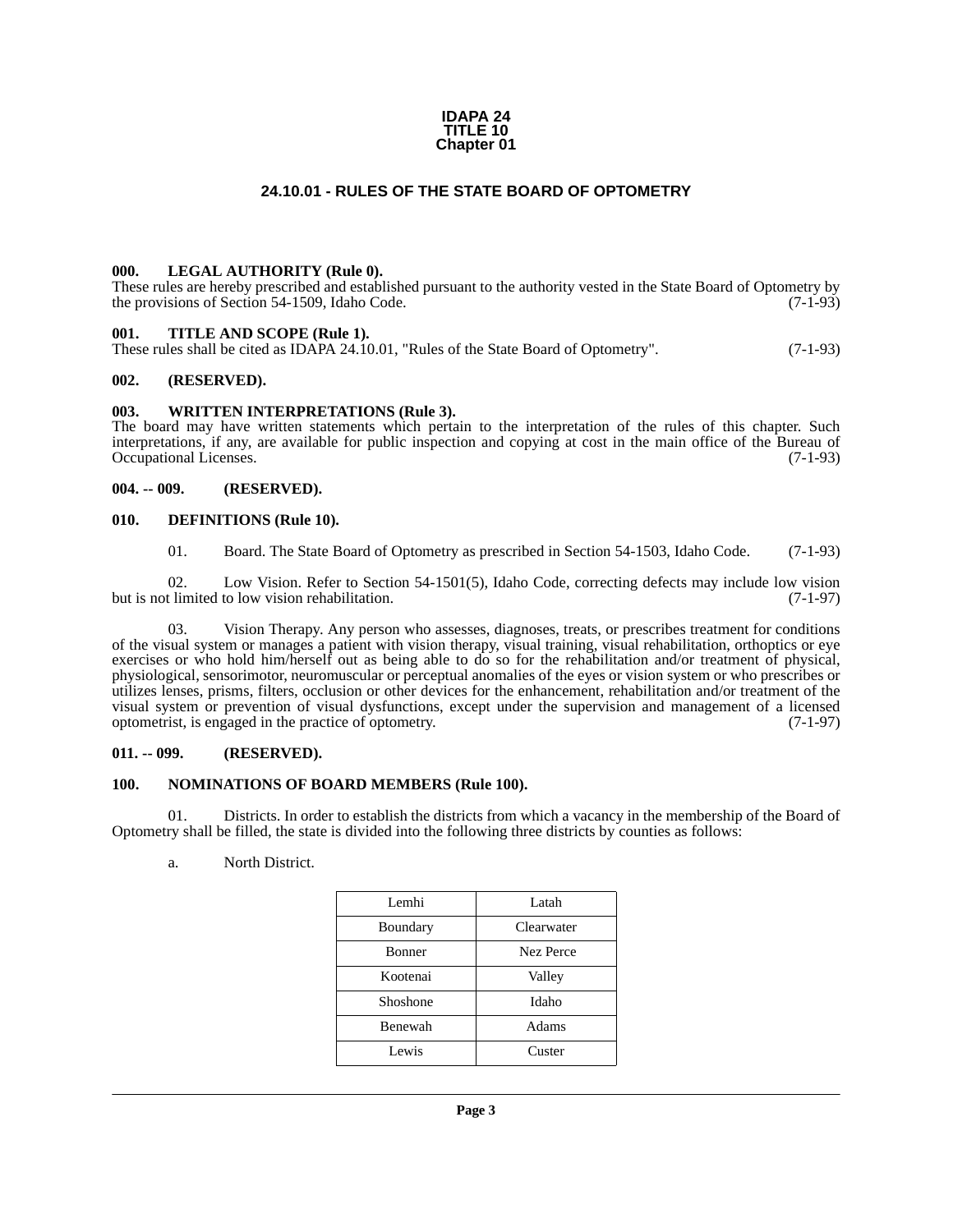| Washington    | <b>Butte</b> |
|---------------|--------------|
| Payette       | Jefferson    |
| <b>Boise</b>  | Madison      |
| Teton         | Clark        |
| <b>Blaine</b> | Fremont      |

#### b. Southwest District.

| Ada    | Gem    |
|--------|--------|
| Owhyee | Canyon |
| Elmore |        |

(7-1-97)

#### c. Southeast District.

| Bear Lake      | Bonneville        |
|----------------|-------------------|
| Caribou        | Camas             |
| <b>Bannock</b> | Lincoln           |
| Franklin       | <b>Twin Falls</b> |
| Oneida         | Minidoka          |
| Power          | Bingham           |
| Cassia         | Gooding           |
| Jerome         |                   |

(7-1-99)

02. Nomination Ballot. Upon the occurrence of a vacancy to be filled as provided by law, a nominating ballot is to be forwarded to each licensed optometrist residing in the state of Idaho pursuant to Section 54-1504, Idaho Code, and shall read as follows: (7-1-93) Code, and shall read as follows:

#### NOMINATING BALLOT FOR MEMBERS OF THE IDAHO STATE BOARD OF OPTOMETRY

List below any number of names between one (1) and six (6) of persons you wish to nominate for appointment by the Governor to the Idaho State Board of Optometry. In order to be appointed by the Governor, a nominee must be a licensed optometrist in the state of Idaho and shall have been a resident of and lawfully practicing optometry within the State of Idaho for a period of at least five (5) years next preceding his appointment as required by Section 54-1505, Idaho Code. At least one (1) person appointed by the Governor must reside in each of the three (3) districts which are set as follows:

North District - Counties of Lemhi, Boundary, Bonner, Kootenai, Shoshone, Benewah, Latah, Clearwater, Nez Perce, Idaho, Valley, Adams, Lewis, Washington, Jefferson, Payette, Madison, Boise, Teton, Custer, Blaine, Butte, Clark and Fremont.

Southwest District - Counties of Ada, Elmore, Gem, Canyon and Owyhee.

(7-1-97)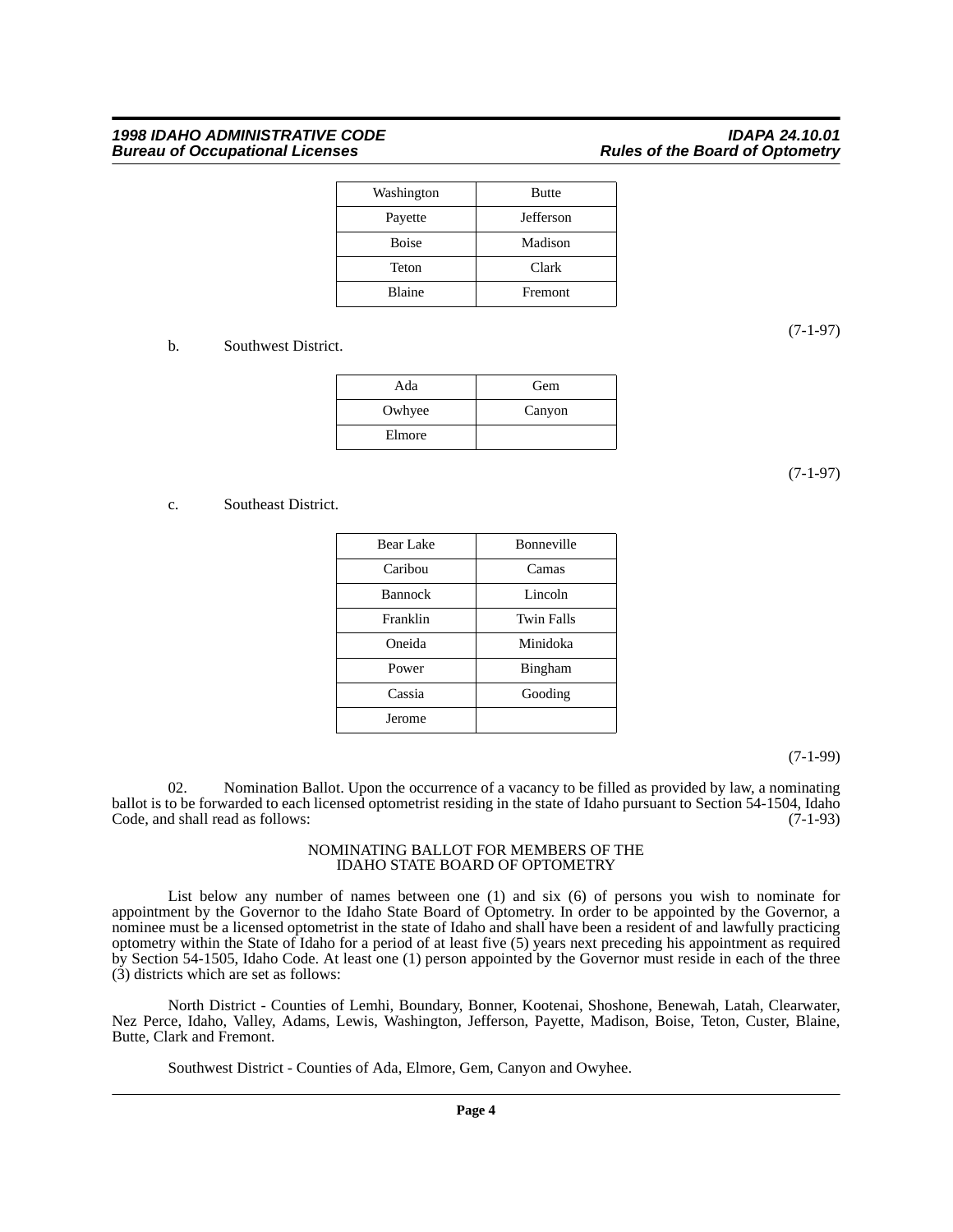Southeast District - Counties of Bear Lake, Caribou, Bannock, Franklin, Oneida, Power, Cassia, Minidoka, Bonneville, Camas, Lincoln, Bingham, Gooding, Jerome, and Twin Falls.

#### MY NOMINATIONS ARE:

#### READ CAREFULLY

Instructions for return of the nominating ballot.

Do not sign or otherwise identify yourself on the foregoing ballot itself.

Do place the completed ballot in the envelope marked "Ballot", seal the ballot envelope, and sign and print your name on the outside of the envelope.

Do place the ballot envelope in an envelope addressed to Chief of the Occupational License Bureau, Owyhee Plaza, 1109 Main Street, Suite 220, Boise, Idaho 83702 on or before \_\_\_\_\_\_\_\_\_\_\_\_\_\_\_\_\_\_\_\_\_.

Ballot envelopes will first be verified to determine if the person returning the ballot is eligible to vote, the ballot envelope will be opened and the ballots themselves will be counted and the results tabulated and sent to the Governor as required by law. Ballot envelopes which cannot be verified will be set aside and the names listed therein not recorded. (7-1-99) not recorded. (7-1-99)

#### <span id="page-4-0"></span>**101. -- 124. (RESERVED).**

#### <span id="page-4-1"></span>**125. SUBMISSION OF BILLS TO STATE AUDITOR (Rule 125).**

All vouchers to be submitted to the State Auditor for payment out of the State Board of Optometry fund shall be approved by the Board and verified by the Secretary as authorized by the Board. (7-1-93)

#### <span id="page-4-2"></span>**126. -- 149. (RESERVED).**

#### <span id="page-4-3"></span>**150. MEETING OF THE BOARD (Rule 150).**

Notice of all meetings not having been announced at the preceding meeting shall be given to each member of the Board by the secretary two (2) weeks in advance of such meeting. Such notice shall be in writing informing each member as to the time, place, and purpose of the meeting. In the event that written notice cannot be given two (2) weeks in advance, the chairman may instruct the secretary to notify each member of the Board either by telephone or telegraph as to the time, place and purpose of the meeting and any Board member who attends or participates in the meeting shall be deemed to have waived any objection to any notice required by the rules. (7-1-93) meeting shall be deemed to have waived any objection to any notice required by the rules.

#### <span id="page-4-4"></span>**151. -- 174. (RESERVED).**

#### <span id="page-4-5"></span>**175. METHOD OF APPLICATION-EXAMINATION OF APPLICANTS (Rule 175).**

Applications for license shall be made on forms approved by the Board of Examiners which may be obtained and which must be filed in the office of Occupational License Bureau at Owyhee Plaza, 1109 Main Street, Suite 220,<br>Boise, Idaho 83702, by June 1, of each year. (7-1-93) Boise, Idaho 83702, by June 1, of each year.

| -01. |  | Application Fee. The application fee must be accompanied by: | $(7-1-93)$ |
|------|--|--------------------------------------------------------------|------------|
|      |  |                                                              |            |

|  | The required fee. |  | $(7-1-93)$ |
|--|-------------------|--|------------|
|--|-------------------|--|------------|

b. An unmounted photograph three inches by three inches (3" x 3"), head and shoulders only, taken within one  $(1)$  year prior to the date of making the application.  $(7-1-93)$ 

- c. A complete transcript of credits from any college of optometry attended. (7-1-93)
- d. A photocopy of any diplomas granted by any college of optometry. (7-1-93)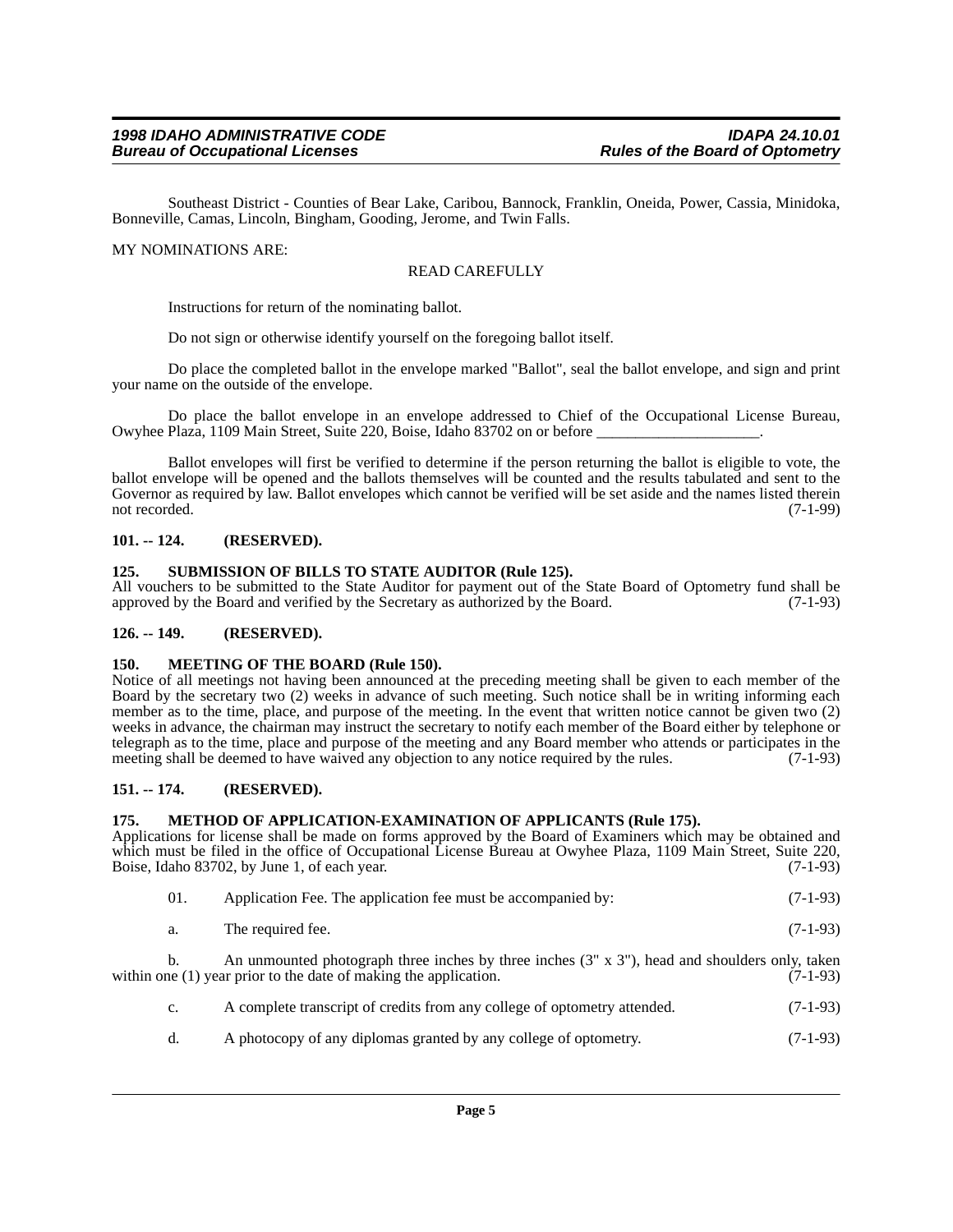02. Filing of Documents. If the application is filed prior to the date of graduation, or if the required documents are otherwise unavailable, the transcripts and a copy of the diploma may be forwarded prior to the date of examination. (7-1-93)  $\alpha$  examination. (7-1-93)

03. Unable to File Documents. Any graduate who demonstrates good cause why he has been unable to deliver a copy of the diploma or transcript of credits from a college of optometry prior to the date of examination, may take the examination but shall not receive his license until these documents are submitted and reviewed by the Board.

(7-1-93)

04. Exam Content. The written and the practical portions of the Idaho examination shall be all parts of the National Board of Examiners in Optometry Examination. A passing grade on the National Board of Examiners in<br>Optometry Examinations shall be necessary before obtaining a license to practice Optometry in Idaho. (7-1-93) Optometry Examinations shall be necessary before obtaining a license to practice Optometry in Idaho.

#### <span id="page-5-0"></span>**176. -- 199. (RESERVED).**

#### <span id="page-5-1"></span>**200. APPROVAL OF SCHOOLS OF OPTOMETRY (Rule 200).**

The State Board of Optometry recognizes as reputable and in good standing the schools and colleges of optometry which have met the standards set by the Council on Optometric Education of the American Optometric Association, a list of which may be obtained from the secretary of the Board or from the office of the Bureau of Occupational<br>Licenses in Boise. (7-1-93) Licenses in Boise.

#### <span id="page-5-2"></span>**201. -- 224. (RESERVED).**

#### <span id="page-5-3"></span>**225. APPROVAL OF PRELIMINARY EDUCATION (Rule 225).**

The State Board of Optometry recognizes the preliminary education prerequisites for entry into a school, college or university of optometry approved by the Council on Optometric Education of the American Optometric Association as adequate preliminary education prerequisites for licensing in Idaho. (7-1-93) as adequate preliminary education prerequisites for licensing in Idaho.

#### <span id="page-5-4"></span>**226. -- 249. (RESERVED).**

#### <span id="page-5-5"></span>**250. LICENSES CANCELED FOR FAILURE TO RENEW (Rule 250).**

Any person whose license to practice optometry has been canceled for failure to renew for a period in excess of more than five (5) years may be reinstated in accordance with the requirements of Section 67-2614, Idaho Code, after examination by the State Board of Examiners of the State Board of Optometry as is required for new applicants under<br>Section 175 set out above. (7-1-93) Section 175 set out above.

#### <span id="page-5-6"></span>**251. -- 274. (RESERVED).**

#### <span id="page-5-7"></span>**275. RECIPROCITY (Rule 275).**

Any person who presents to the Board of Optometry a certified copy of a certificate or license of registration which he holds in good standing in another state or a foreign country, which state or foreign country has the same or similar requirements for licensing or registration as is provided for new applicants in Idaho, may apply to the Board for the issuance of a license to practice optometry in the state of Idaho providing the person applying meets the requirements for therapeutic certification and passes within twelve (12) months of application both the National Board of Examiners in Optometry Part III Examination and the International Association of Boards of Examiners in Optometry, Inc., "Treatment and Management of Ocular Disease Examination". (11-6-93)

01. Conditions to Be Granted a License. The right to be granted a license to practice optometry in also subject to the following conditions set out below:  $(7-1-93)$ Idaho is also subject to the following conditions set out below:

a. That the sister state in the United States affords like privileges and rights to optometrists licensed in this state.  $(7-1-93)$ 

b. That the license or certificate of registration of the applicant shall not have been suspended or by any sister state or country. (7-1-93) revoked by any sister state or country.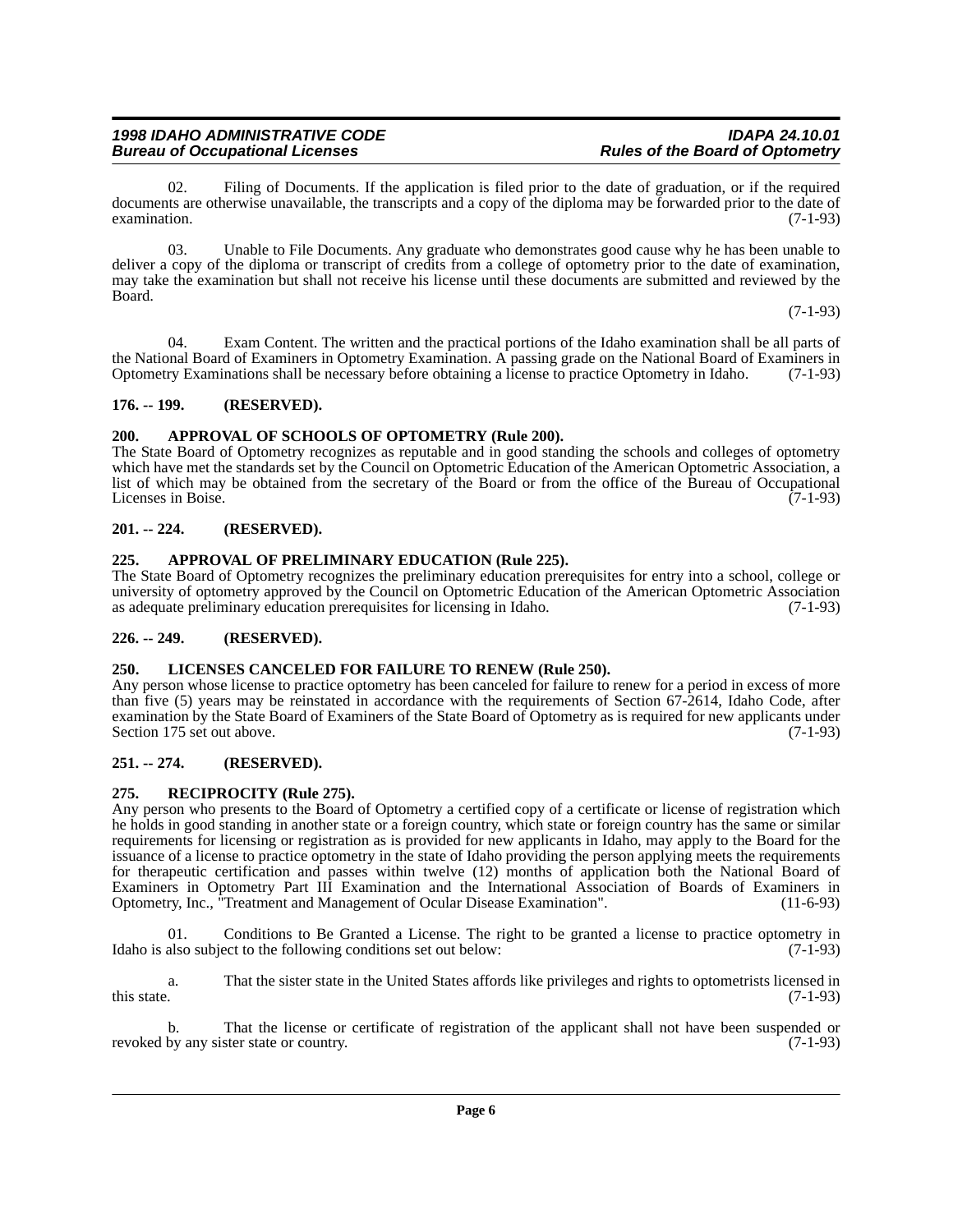That the applicant has not previously failed to pass the examination required as a prerequisite to licensing in this state prior to his admission to practice in any other state or country where he may subsequently have<br>(7-1-93) been licensed. (7-1-93)

d. That the applicant has been engaged in the practice of optometry continuously for not less than four (4) of the previous five (5) years.  $(7-1-93)$ 

e. That the applicant certifies his intention to reside in and practice optometry in this state within ninety (90) days of licensure. (7-1-93)

#### <span id="page-6-0"></span>**276. -- 299. (RESERVED).**

#### <span id="page-6-1"></span>**300. CONTINUING EDUCATION IN OPTOMETRY (Rule 300).**

01. Hours Required; Advance Approval. Each optometrist licensed by the state of Idaho shall attend in each twelve (12) month period preceding the renewal of a license to practice optometry in Idaho, a minimum of twelve (12) full hours of post-graduate optometric education courses or meetings approved in advance by the Board of Optometry or post-graduate study sessions or seminars at an accredited school or college of optometry. In addition, all Council on Optometric Practitioners Education (COPE) approved courses would be approved for continuing education credit. If an optometrist attends or plans to attend a course of study or seminar which has not been approved in advance, he may petition the Board for approval of that educational course of study, setting forth a description of the course. The Board may, in its discretion, approve the course upon review of the material submitted either in sadvance or after completion of the course. (8-24-94) sadvance or after completion of the course.

02. Additional Hours Required to Use Therapeutic Pharmaceutical Agents. Each optometrist licensed by the state of Idaho to use therapeutic pharmaceutical agents shall attend in each twelve (12) month period preceding the renewal of a license to practice optometry in Idaho, a minimum of six (6) additional full hours of post-graduate optometric courses or meetings approved in advance by the Board of Optometry or post-graduate study sessions or seminars at an accredited school or college of optometry. This six (6) hours of continuing education must be in courses involving ocular pharmacology and/or advanced ocular disease and are in addition to the twelve (12) hours of continuing education required under Subsection 300.01. (7-1-93)

03. Correspondence/Home Study Courses. No more than six (6) hours of continuing education shall be permitted each year in correspondence courses or other continuing education obtained through the mail or from "home study" courses. (8-24-94)

04. Waiver of Requirements. The Board of Optometry may, upon application, waive the requirements of this rule in cases involving illness, unusual circumstances interfering with the optometrist's ability to practice or inability to conform to the rules due to military duty. (7-1-93)

05. Renewal Application Form. Each licensed Idaho optometrist will be furnished a license renewal application form by the State Board of Optometry on which each optometrist shall list the name of the courses, the location, date and hours of attendance, and shall submit the form prior to or with the renewal application for license filed each year. The secretary shall review each application form and maintain it for three (3) years. (7-1-93)

#### <span id="page-6-2"></span>**301. -- 324. (RESERVED).**

#### <span id="page-6-3"></span>**325. CODE OF ETHICS (Rule 325).**

01. Patient's Visual Welfare. The licensed optometrist shall keep the patient's visual welfare uppermost nsideration at all times and promote the best methods of care for the visual needs of mankind. (7-1-93) in his consideration at all times and promote the best methods of care for the visual needs of mankind.

02. Confidentiality. The optometrist shall preserve information concerning his patients in confidence and not release that information unless authorized by the patient. An optometrist may, however, supply information of an otherwise confidential or privileged nature when lawfully subpoenaed to testify at a deposition or hearing in any proceeding before the Board of Optometry, or at any other time and place ordered by a court of law.  $(7$ proceeding before the Board of Optometry, or at any other time and place ordered by a court of law.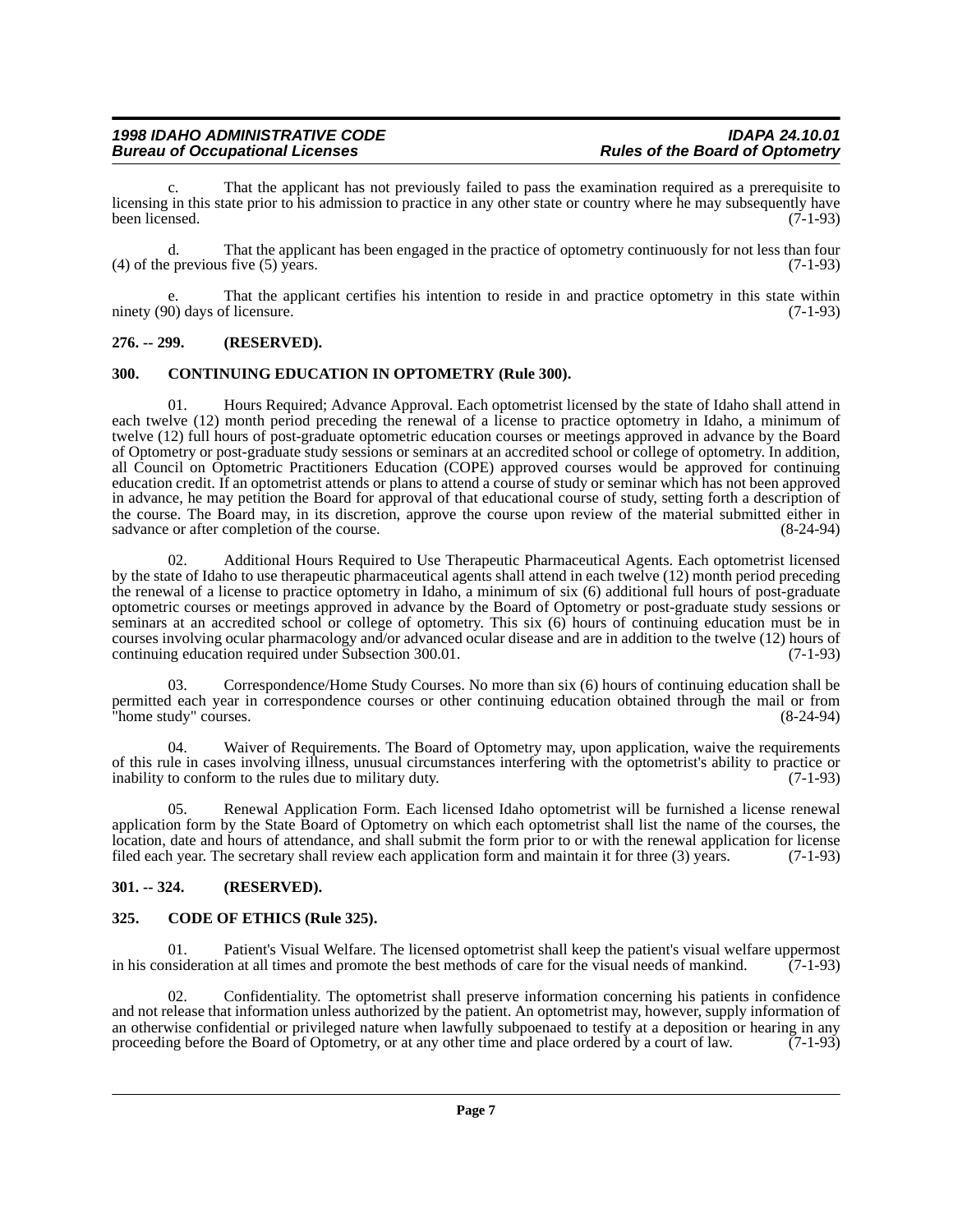03. Conduct of Practice. The optometrist shall conduct his practice in a dignified and professional manner and in keeping with the mode of practice of a professional person entrusted with the care of the health of citizens of this state and shall abide by the rulings of the Board of Optometry. (7-1-93)

04. Unprofessional Conduct. In order to define what constitutes unprofessional conduct, the board hereafter lists and sets forth certain prohibited actions. In conducting his practice, an optometrist must not: (7-1-93)

a. Practice optometry in any manner other than as a professional person in an individual capacity, or in partnership with or associate with others licensed to practice optometry, under his own name and not as a corporation or officer or agent of a corporation or other business entity. An optometrist may be a stock holder in and practice as a member of a professional service corporation as authorized by Title 54, Chapter 15, Idaho Code, but the optometrist must list his individual name as well as any name selected for the professional service corporation on any letterheads, telephone directories, office or building directories, or other places where the general public might be advised of the fact that the individual is practicing optometry, as required by these rules. (7-1-93) advised of the fact that the individual is practicing optometry, as required by these rules.

b. Use either "Cappers" or "Steerers" or accept a split or divided fee for the purpose of obtaining patients or use solicitors or agents for the purpose of securing patients or conducting eye examinations or furnishing optometric services. (7-1-93) optometric services.

c. Make or conspire to make any arrangement, agreement, or engage in any practice whereby a of ophthalmic materials shall: (7-1-93) supplier of ophthalmic materials shall:

|                           | Provide office space for an optometrist.                   | $(7-1-93)$ |
|---------------------------|------------------------------------------------------------|------------|
| $\overline{\mathbf{u}}$ . | Pay rent upon the office space occupied by an optometrist. | $(7-1-93)$ |

iii. Pay the professional fees of an optometrist. (7-1-93)

iv. Pay for the advertising for an optometrist. (7-1-93)

v. Pay commissions to an optometrist upon ophthalmic materials furnished by such optometrist to his patients. (7-1-93)

iv. Consistently refer prospective purchasers of ophthalmic materials to an optometrist in violation of the law.  $(7-1-93)$ 

d. Allow his prescription files and records to be used by any unlicensed person, firm, or corporation for the practice of optometry.

e. As a regular pattern of practice, accept referrals from retail optical outlets that violate Section 54- 1525, Idaho Code, pertaining to referral of patients, or which are located in close proximity to the optometrist's office for the purpose of inducing consistent patronage of his services because of location of office rather than professional reputation. (7-1-93)

- f. Fail to perform services for which fees have been received. (7-1-93)
- g. File false reports of services performed or fees rendered. (7-1-93)

h. Permit the use of his name or professional title by or in conjunction with any person not an optometrist, or any firm, company, corporation or military association which illegally practices or in any manner holds himself or itself out to the public as being entitled to practice the profession of optometry when not licensed to do so under the law of Idaho or which uses the title "Optometric Services" in such a manner in advertising as to convey to the public the impression that the individual or corporation is entitled to practice optometry or furnish optometric advice or services when not so authorized by law. (7-1-93)

i. Enter into or continue in a contract, agreement, or understanding of any kind, or engage in any course of conduct with any person, firm or corporation, or their agents, whereby said optometrist expressly or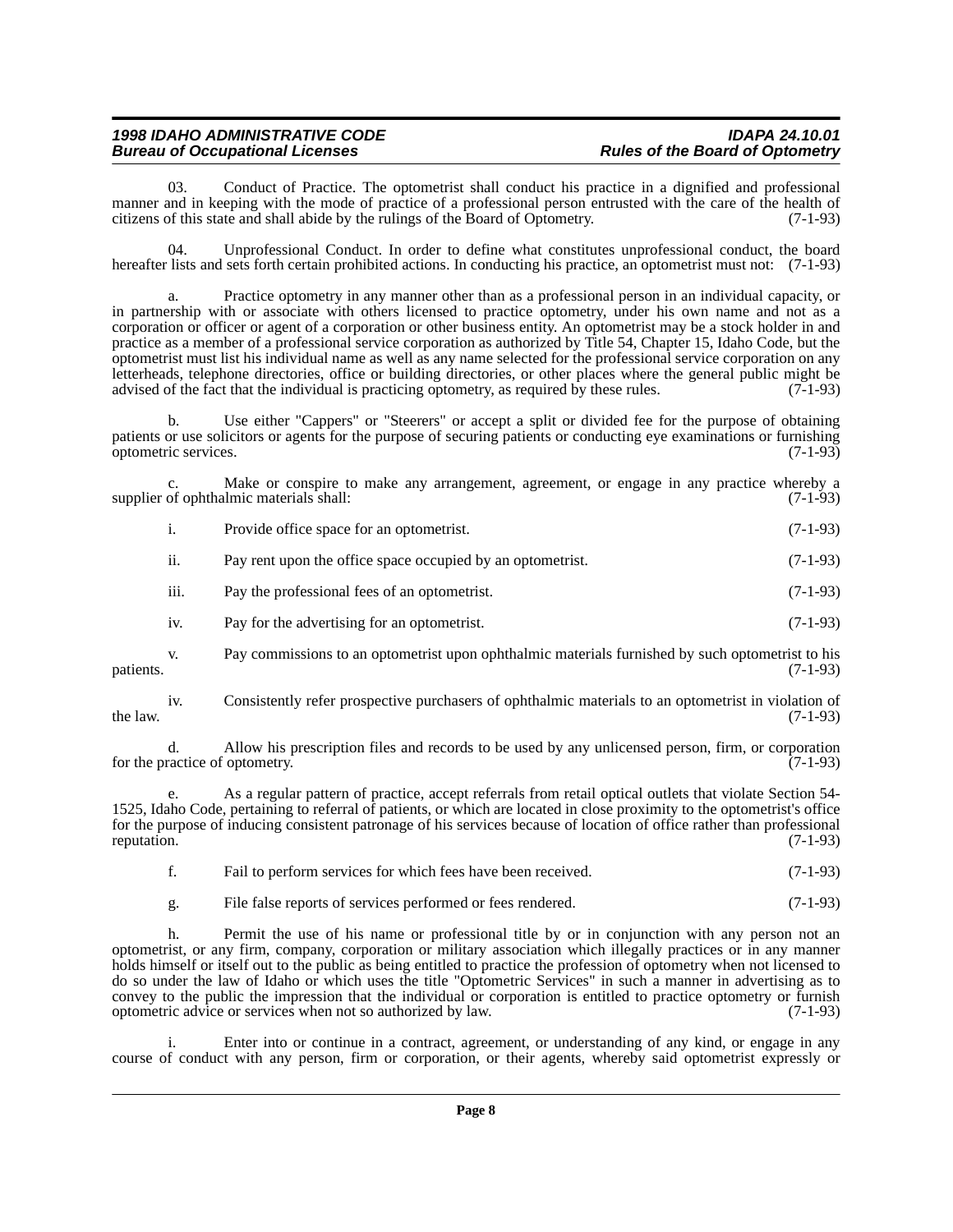impliedly agrees: (7-1-93)

i. To refer the patient back to said person, firm, or corporation referring the patient for any subsequent or receipt of ophthalmic material. (7-1-93) service or receipt of ophthalmic material.

ii. That if any patient is referred by any person, firm or corporation to the optometrist, the optometrist will refrain from supplying to the patient any ophthalmic materials.

Directly or indirectly give any person, association, firm or corporation, or their agents, anything of pecuniary benefit or value as consideration for the referral of any patient to said optometrist. (7-1-93)

#### <span id="page-8-0"></span>**326. -- 424. (RESERVED).**

#### <span id="page-8-1"></span>**425. RULES DEFINING GROSS INCOMPETENCE (Rule 425).**

In order to protect the public, the Board of Optometry defines as "gross incompetence" any behavior or practice on the part of the licensed optometrist which demonstrates a lack of competence with respect to discharging professional obligations or duties which might result in injury or damage to a patient whether such injury or damage actually occurs or not and in particular, the Board defines as "gross incompetence" any of the following: (11-6-93) occurs or not and in particular, the Board defines as "gross incompetence" any of the following:

01. Failure to Meet Prevailing Standards. Failure to meet prevailing standards, or willful rendering of substandard care, either individually or as part of a third party reimbursement agreement or by other agreement.

(7-1-97)

02. Failure to Meet Prevailing Standards in the Referral of Any Patient Who Is Suffering from Any Apparent or Suspected Pathological Condition. A failure to meet prevailing standards in the referral of any patient who is suffering from any apparent or suspected pathological condition to a person competent and licensed to properly treat or diagnose the condition. (7-1-93) properly treat or diagnose the condition.

Employment of Techniques or Methods of Practice. Employment of techniques or methods of practice in treating or prescribing for a patient when he does not have proper training in the technique or methods of practice. (7-1-93)  $practive.$  (7-1-93)

04. Failure to Advise Patient of Possible Danger When a Lens Not Meeting Impact Resistance Standards of F.D.A. Failure to advise his patient of possible danger when a lens not meeting impact resistance standards of F.D.A. Regulation, Sec. 3.84,21 CFR., is provided for the patient. (7-1-93) standards of F.D.A. Regulation, Sec.  $3.84,21$  CFR., is provided for the patient.

05. Failure to Provide Follow-Up Care. Failure to provide follow-up care according to prevailing standards. (11-6-93) standards.  $(11-6-93)$ 

06. Displaying Gross Ignorance or Demonstrating Gross Inefficiency. Displaying gross ignorance or rating gross inefficiency in the care of a patient. (7-1-93) demonstrating gross inefficiency in the care of a patient.

07. Failure to Verify the Specifications of All Lenses. Failure to verify the specifications of all lenses by him. (11-6-93) provided by him.

08. Failing to Perform Tests and Record Findings. In the course of an examination of a patient, failure m tests and record findings in a manner consistent with prevailing standards of optometric care. (11-6-93) to perform tests and record findings in a manner consistent with prevailing standards of optometric care.

09. Using Pharmaceutical Agents. Using pharmaceutical agents in the practice of optometry without having attended sufficient training programs or schools and acquiring the knowledge necessary to use the drugs in a<br>(11-6-93) competent manner.

10. Illegal Prescription Sale, Administration, Distribution, or Use of Drugs. Prescribing, selling, administering, distributing, giving, or using drugs legally classified. Prescribing, selling, administering, distributing, giving, or using drugs legally classified as a controlled substance or as an addictive or dangerous drug for other than accepted diagnostic or therapeutic purposes. (7-1-97) accepted diagnostic or therapeutic purposes.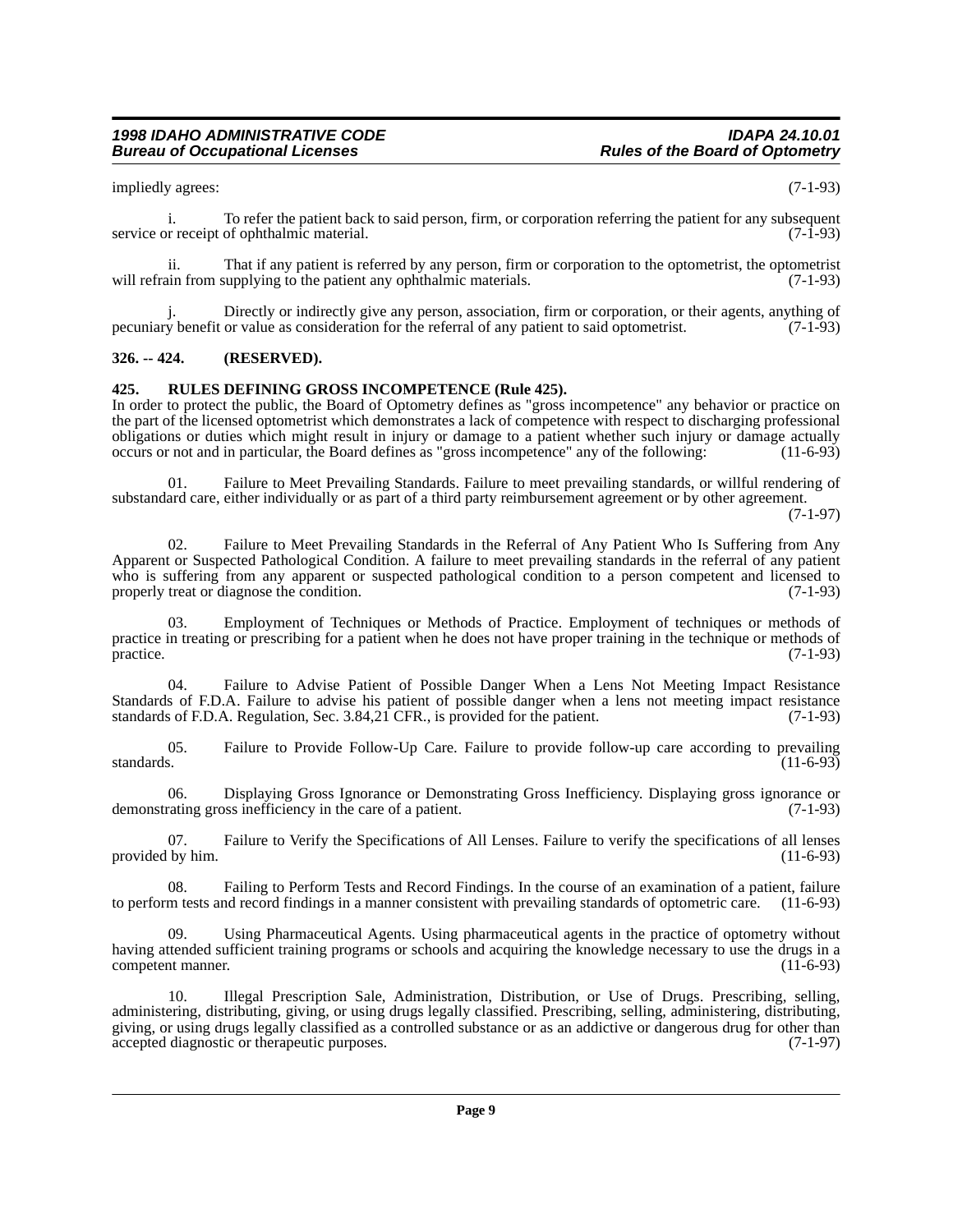11. Disciplinary Action or Sanctions. Disciplinary action or sanctions taken by another state, jurisdiction, peer review body or a professional association or society against an optometrist for acts or conduct similar to acts or conduct which would constitute grounds for action as defined under "Rules of the Idaho Board of Optometry". (7-1-97) Optometry".

12. Sanitary Office. Has failed to maintain sanitary office conditions, equipment, and use appropriate es and procedures. (7-1-97) techniques and procedures.

13. Failure to Release Prescription. Failure to release spectacle prescription as required by Federal law. (7-1-97)

### <span id="page-9-0"></span>**426. -- 449. (RESERVED).**

#### <span id="page-9-1"></span>**450. CONTENTS OF PRESCRIPTION (Rule 450).**

| information: |                                                                                                                                                    | Every prescription written or issued by an optometrist practicing in Idaho shall contain at least the following                           | $(7-1-93)$ |
|--------------|----------------------------------------------------------------------------------------------------------------------------------------------------|-------------------------------------------------------------------------------------------------------------------------------------------|------------|
|              | 01.                                                                                                                                                | Prescription For Spectacles. Prescriptions for spectacles shall contain the following:                                                    | $(7-1-93)$ |
|              | a.                                                                                                                                                 | Sphere, cylinder, axis, prism power and additional power, if applicable;                                                                  | $(7-1-93)$ |
|              | b.                                                                                                                                                 | Position of optical center or interpupillary distance;                                                                                    | $(7-1-93)$ |
|              | c.                                                                                                                                                 | Seg type; and                                                                                                                             | $(7-1-93)$ |
|              | d.                                                                                                                                                 | Expiration date of the prescription.                                                                                                      | $(7-1-93)$ |
|              | 02.<br>All Prescriptions For Rigid Contact Lenses. All prescriptions for rigid contact lenses shall contain<br>at least the following information: |                                                                                                                                           | $(7-1-93)$ |
|              | a.                                                                                                                                                 | Base curve;                                                                                                                               | $(7-1-93)$ |
|              | b.                                                                                                                                                 | Peripheral curve or curves including width;                                                                                               | $(7-1-93)$ |
|              | c.                                                                                                                                                 | Overall diameter;                                                                                                                         | $(7-1-93)$ |
|              | d.                                                                                                                                                 | Optical zone diameter;                                                                                                                    | $(7-1-93)$ |
|              | e.                                                                                                                                                 | Power;                                                                                                                                    | $(7-1-93)$ |
|              | f.                                                                                                                                                 | Center thickness;                                                                                                                         | $(7-1-93)$ |
|              | g.                                                                                                                                                 | Color; and                                                                                                                                | $(7-1-93)$ |
|              | h.                                                                                                                                                 | Expiration date of the prescription.                                                                                                      | $(7-1-93)$ |
|              | 03.                                                                                                                                                | All Prescriptions for Soft Contact Lenses. All prescriptions for soft contact lenses shall contain at<br>least the following information: |            |
|              | a.                                                                                                                                                 | Lens manufacturer or "brand" name;                                                                                                        | $(7-1-93)$ |
|              | b.                                                                                                                                                 | Series or base curve;                                                                                                                     | $(7-1-93)$ |
|              | c.                                                                                                                                                 | Power;                                                                                                                                    | $(7-1-93)$ |
|              | d.                                                                                                                                                 | Diameter, if applicable;                                                                                                                  | $(7-1-93)$ |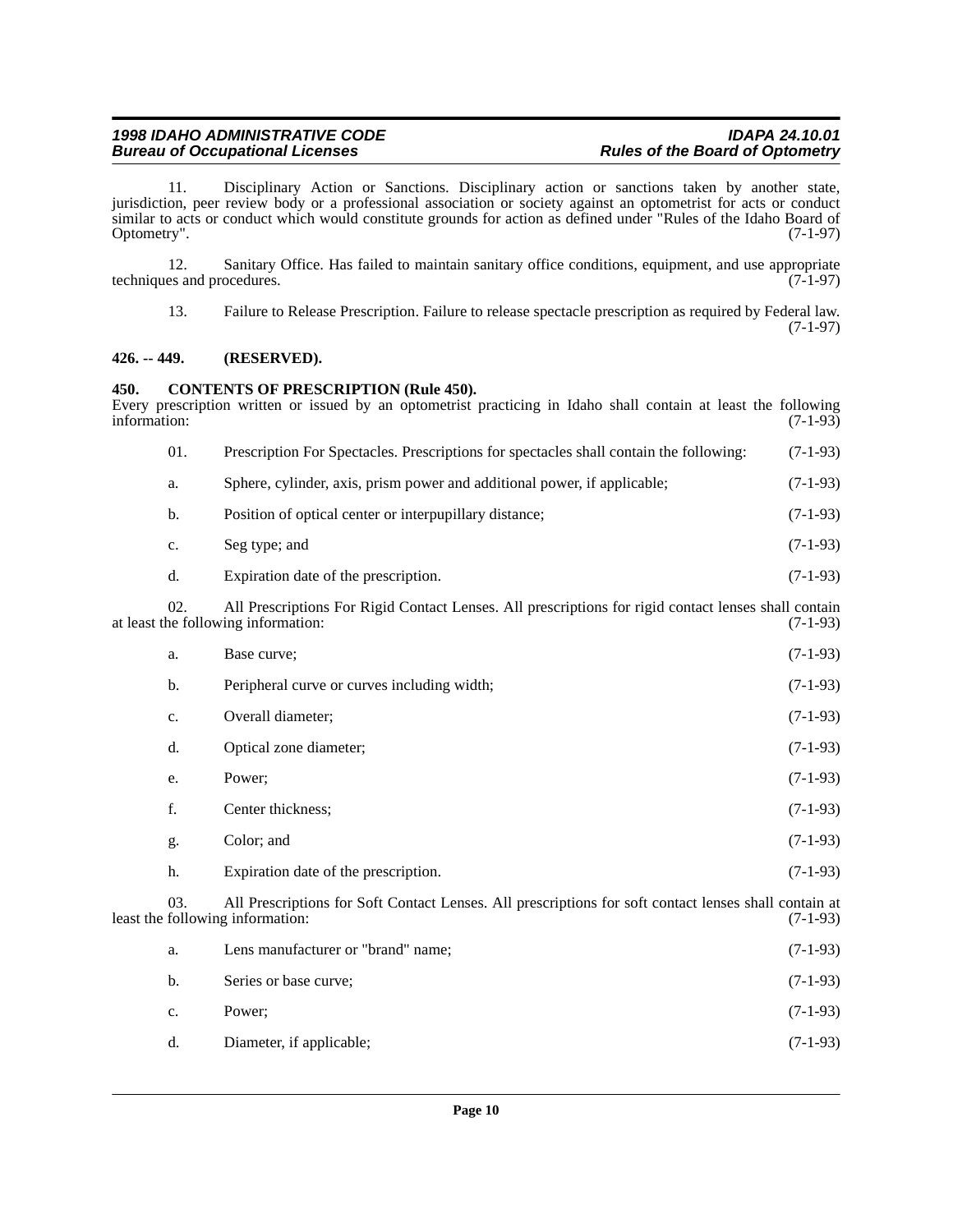| $(7-1-93)$ |
|------------|
| $(7-1-93)$ |
|            |

## <span id="page-10-1"></span><span id="page-10-0"></span>**475. PATIENTS RECORDS (Rule 475).**

01. Optometrist Shall Keep a Complete Record of All Patients Examined. Every optometrist practicing in the state of Idaho shall keep a complete record of all patients examined by him or for whom he has adapted optical accessories, including copies of prescriptions issued to the patient and copies of statements of charges delivered or provided to the patient. All such records shall be maintained in an orderly and accessible manner and place and shall be maintained for at least five (5) years following the optometrist's last professional contact with the patient. Failure to maintain such records is deemed to be unprofessional conduct and constitutes gross incompetence in the handling of the patient's affairs.  $(7-1-93)$ 

02. Prescription Files. The prescription files and all records pertaining to the practice of optometry shall be maintained as the sole property of the optometrist and not be distributed to any unlicensed person except as required by law or when lawfully subpoenaed in a criminal or civil proceeding in court, or subpoenaed for presentation at a deposition or hearing authorized by the Board of Optometry. (7-1-93) presentation at a deposition or hearing authorized by the Board of Optometry.

#### <span id="page-10-2"></span>**476. -- 499. (RESERVED).**

#### <span id="page-10-3"></span>**500. PRECEPTORSHIP PROGRAM (Rule 500).**

An optometrist may use a student of optometry in his office under his direct supervision for educational purposes. (7-1-93)

<span id="page-10-4"></span>**501. -- 524. (RESERVED).**

### <span id="page-10-5"></span>**525. GENERAL RULES (Rule 525)**

01. Engaging as an Advisor or Staff Optometrist. An optometrist may be engaged as an advisor for or ed as a staff optometrist for an administrator for: (7-1-93) be engaged as a staff optometrist for an administrator for:

a. Industrial plants where industrial vision programs are being, or have been instituted. (7-1-93)

b. Health programs sponsored or funded by any agency or municipal county, state or federal government. (7-1-93) government. (7-1-93)

- c. Research organizations or educational institutions. (7-1-93)
- d. Insurance companies. (7-1-93)
- e. Hospitals. (7-1-93)
- f. Ophthalmologists. (7-1-93)

g. Corporations where the optometrist's full time is engaged by the corporation to care for the visual needs of the employees of such corporation and their families. (7-1-93)

02. Professional Responsibilities. Provided, however, that in acting in the capacity of consultant, advisor, or staff optometrists, the optometrist shall at all times remain cognizant of his professional responsibilities and shall with demeanor, decorum and determination retain his right of independent professional judgment and title in all situations and circumstances and in a manner similar to that which he would exercise if he were engaged in practice in his own office. (7-1-93)

#### <span id="page-10-6"></span>**526. -- 574. (RESERVED).**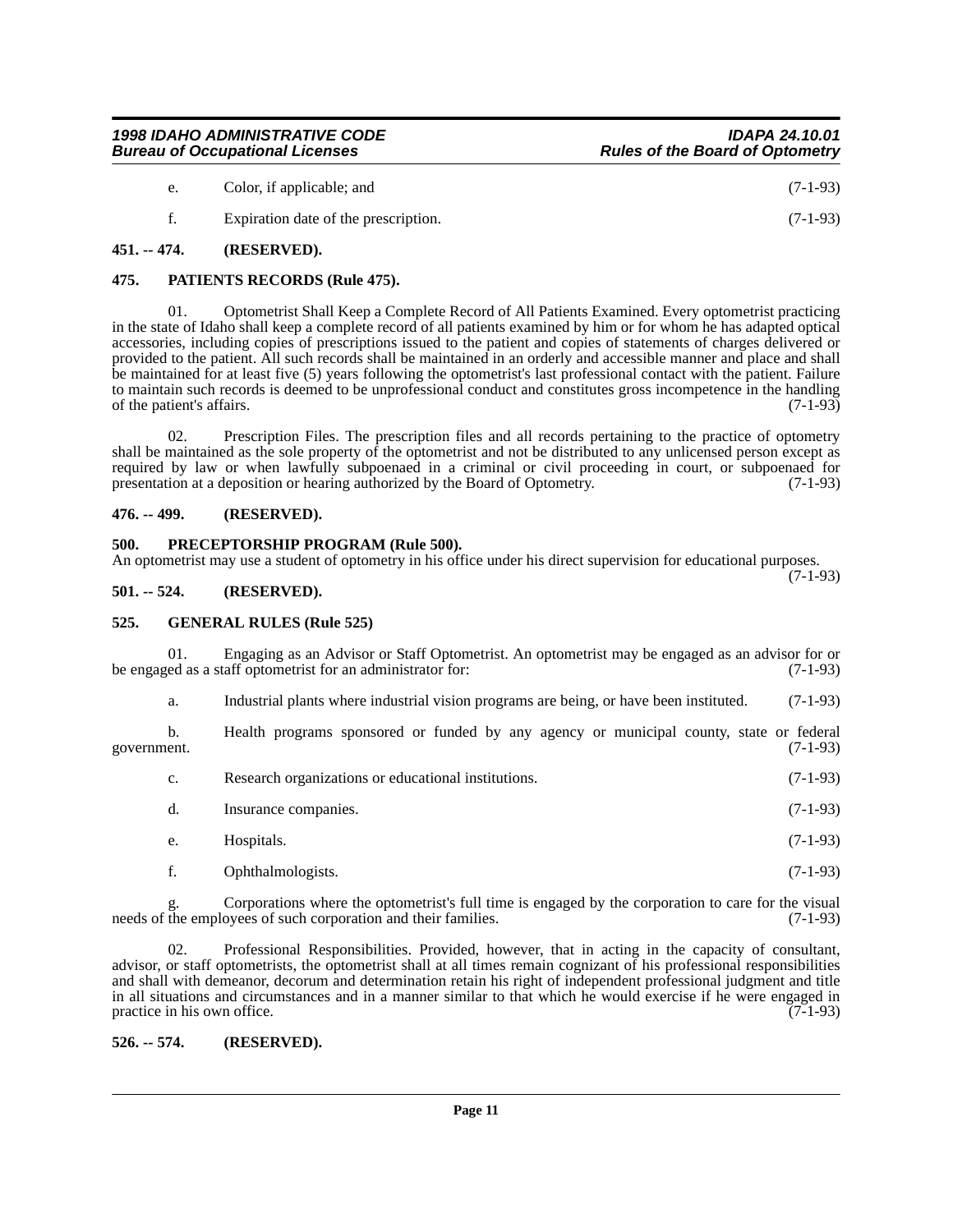#### <span id="page-11-0"></span>**575. FEES (Rule 575).**

|  | 01. |  |  | Annual Renewal Fee. Annual renewal fee for license - seventy-five dollars (\$75). | $(7-1-97)$ |
|--|-----|--|--|-----------------------------------------------------------------------------------|------------|
|--|-----|--|--|-----------------------------------------------------------------------------------|------------|

- 02. Annual Optometry Fund Fee. Annual optometry fund fee seventy-five dollars (\$75). (7-1-97)
- 03. License Application Fee. License application fee one hundred dollars (\$100). (7-1-93)

#### <span id="page-11-1"></span>**576. -- 599. (RESERVED).**

#### <span id="page-11-2"></span>**600. BOARD CERTIFICATION OF OPTOMETRIST AUTHORIZED TO OBTAIN AND USE PHARMACEUTICAL AGENTS (Rule 600).**

01. The Right to Obtain and Use Topically Applied Diagnostic Pharmaceutical Agents. The right to obtain and use topically applied diagnostic pharmaceutical agents for use in diagnosis of another in the practice of optometry as defined by Section 54-1501, Idaho Code, is subject to the following conditions set out below: (7-1-93)

a. Optometrists who have obtained a certificate from the Board of Optometry authorizing them to obtain and use topically applied diagnostic pharmaceutical agents shall obtain, from pharmacists licensed by the state of Idaho, or from any other source, and use only those agents listed below: (7-1-93) of Idaho, or from any other source, and use only those agents listed below:

| i.   | Anesthetics:                      | $(7-1-93)$ |
|------|-----------------------------------|------------|
| (1)  | Proparacaine 0.5%;                | $(7-1-93)$ |
| (2)  | Tetracaine 0.5%;                  | $(7-1-93)$ |
| (3)  | Benoxinate 0.4% c fluorescein.    | $(7-1-93)$ |
| ii.  | Cycloplegics:                     | $(7-1-93)$ |
| (1)  | Tropicamide 0.5%;                 | $(7-1-93)$ |
| (2)  | Cyclopentolate 0.5%;              | $(7-1-93)$ |
| (3)  | Atropine 0.5%.                    | $(7-1-93)$ |
| iii. | <b>Mydriasis Reversal Agents:</b> | $(7-1-93)$ |
| (1)  | Dapiprazole HCl 0.5%.             | $(7-1-93)$ |

b. The Board of Optometry shall issue a certificate to obtain and use the diagnostic drugs specifically identified and listed in this rule to any optometrist licensed to practice in Idaho who complies with both the minimum educational requirements in the subject of general and ocular pharmacology and the minimum continuing educational requirements set out below: (7-1-93) requirements set out below:

Each optometrist certified to obtain and use topically applied pharmaceutical agents shall have completed courses totaling fifty-five (55) hours of actual classroom instruction in general and ocular pharmacology and emergency medical care given by an institution approved by the Council on Post Secondary Accreditation of the U.S. Department of Education or an instructor accredited and employed by such institution and which have been approved by the Board of Optometry. (7-1-93) approved by the Board of Optometry.

ii. Each optometrist certified to obtain and use topically applied pharmaceutical agents shall also have completed a refresher course in cardiopulmonary resuscitation (CPR), emergency medical care provided by the Emergency Medical Services Bureau, or equivalent program either approved or provided by the Board of Optometry, within a two (2) year period preceding issuance of the certificate by the Board of Optometry. (7-1-93) within a two (2) year period preceding issuance of the certificate by the Board of Optometry.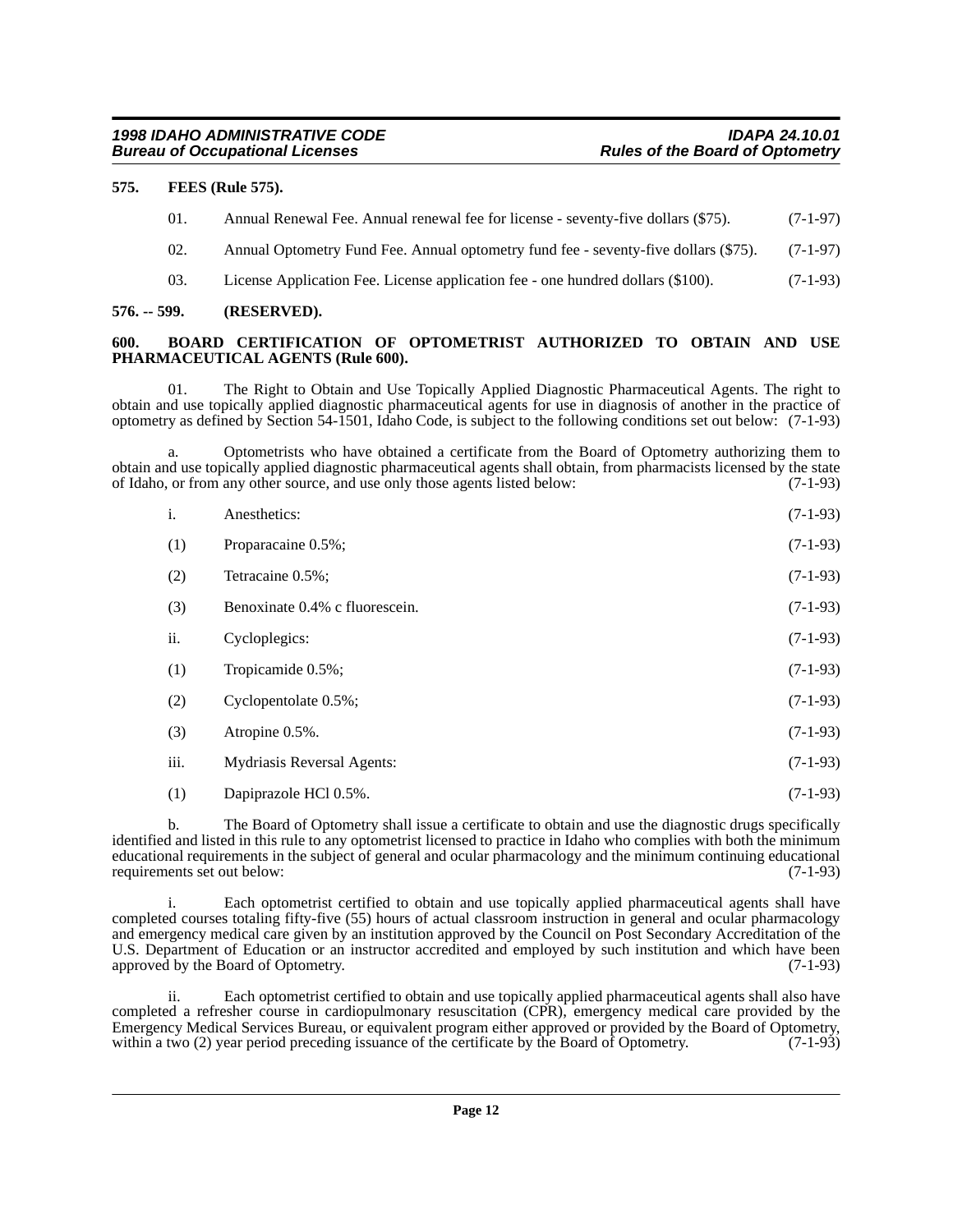iii. In order to maintain the certificate issued by the Board, each certified optometrist must complete a refresher course in emergency medical care described in Subsection 600.01.b.ii. above once during each two (2) year period following certification and shall list and describe the course attended and the dates of attendance upon a license renewal application form filed pursuant to Section 300. (7-1-93)

c. In order to implement this rule, the Board of Optometry may designate and approve courses of instruction given by those institutions or instructors described in Subsection 600.01.b.i. above which may be necessary to provide practicing optometrists who have received less than fifty-five (55) hours of actual classroom instruction in general and ocular pharmacology in optometry school with the opportunity to meet the requirements of this rule.  $(7-1-93)$ 

02. The Right to Prescribe, Administer and Dispense Therapeutic Pharmaceutical Agents. The right to prescribe, administer and dispense therapeutic pharmaceutical agents in the practice of optometry as defined by<br>Section 54-1501, Idaho Code, is subject to the following conditions set out below: (11-6-93) Section 54-1501, Idaho Code, is subject to the following conditions set out below:

a. Optometrists who have obtained a certificate from the Board of Optometry authorizing them to prescribe, administer and dispense therapeutic pharmaceutical agents shall obtain, from pharmacists licensed by the State of Idaho, or from any other source, and use only those agents listed below: (11-6-93) State of Idaho, or from any other source, and use only those agents listed below:

i. All medications for use in the treatment of the human eye and/or eyelid. (7-1-97)

ii. All over-the-counter agents. (11-6-93)

iii. Such other therapeutic pharmaceutical agents as may be approved by the Board of Optometry. (11-6-93)

b. The Board of Optometry shall issue a certificate to prescribe, administer and dispense the therapeutic medications to any optometrist licensed to practice in Idaho who complies with Subsection 600.01 and both the minimum educational and clinical experience requirements in the subject of ocular pharmacology and therapeutics and the minimum continuing educational requirements set out below: (7-1-97) therapeutics and the minimum continuing educational requirements set out below:

i. Completion of a minimum of one hundred (100) hours of actual classroom and clinical instruction in ocular pharmacology and therapeutics courses given by an institution or organization approved by the Council on Post-Secondary Accreditation of the U.S. Department of Education, or an Instructor employed by such institution, which have been approved by the Board of Optometry. (7-1-93) which have been approved by the Board of Optometry.

ii. Successful passage of the "Treatment and Management of Ocular Diseases" section of the optometrist examination approved by the International Association of Boards of Examiners in Optometry, Inc. (IAB). (11-6-93)

#### <span id="page-12-0"></span>**601. -- 624. (RESERVED).**

#### <span id="page-12-1"></span>**625. RULE MAKING HISTORY PRIOR TO JULY, 1993 (Rule 625).**

As Amended July 30, 1978 As Amended March 16, 1981 As Amended January 7, 1982 As Amended February 1, 1985 Effective February 20, 1985 As Amended March 13, 1987 Effective March 30, 1987 Subsection 600.02. Adopted Emergency Effective September 1, 1987 Readopted January 11, 1988 Adopted by Emergency February 25, 1991, Effective March 18, l99l As Amended February 21, 1992 Effective March 12, 1992 (7-1-93)